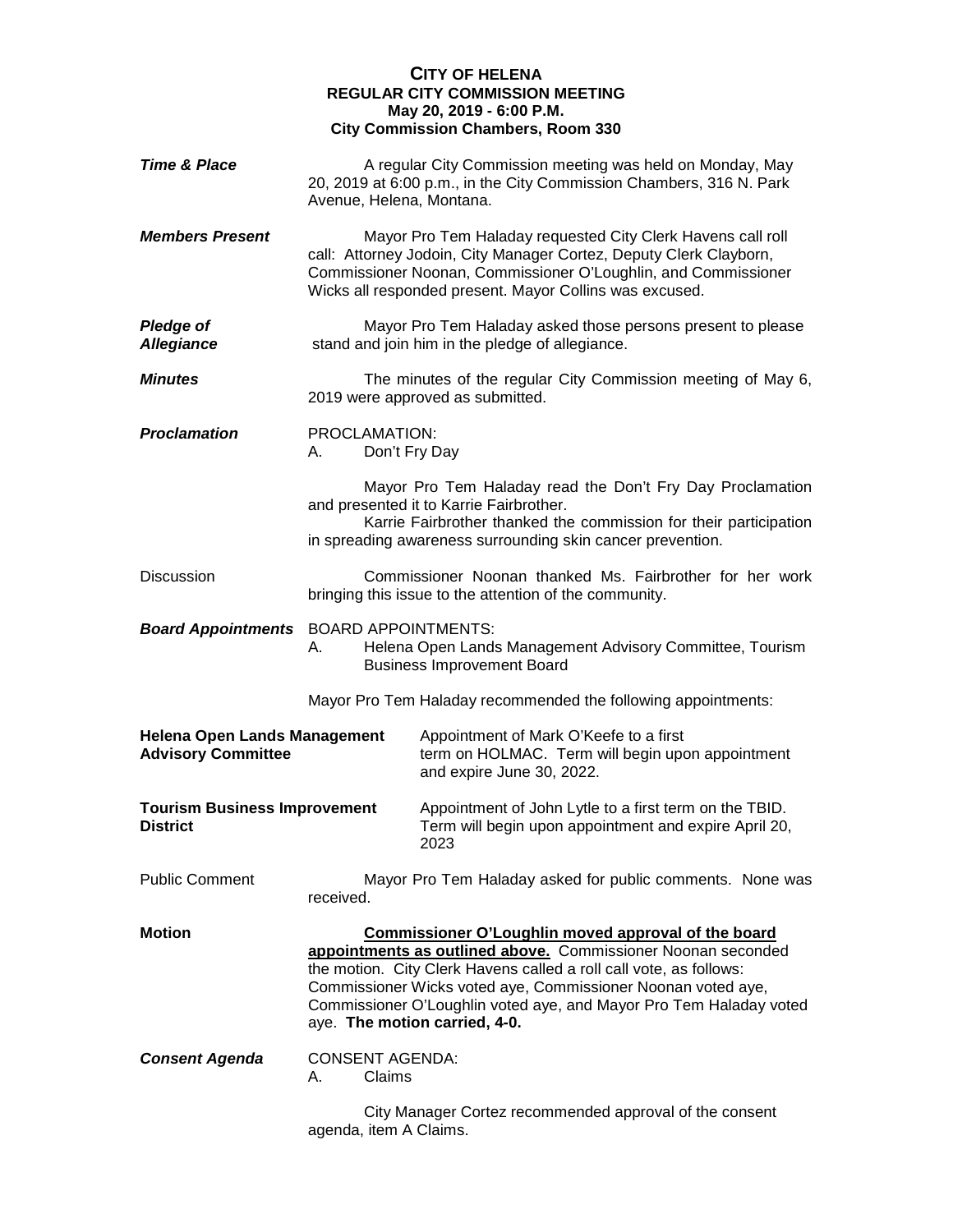| <b>Public Comment</b>                        | Mayor Pro Tem Haladay asked for public comment. None was<br>received.                                                                                                                                                                                                                                                                                                                                                                                                |
|----------------------------------------------|----------------------------------------------------------------------------------------------------------------------------------------------------------------------------------------------------------------------------------------------------------------------------------------------------------------------------------------------------------------------------------------------------------------------------------------------------------------------|
| <b>Motion</b>                                | Commissioner O'Loughlin moved approval of the claims<br>and consent agenda item A, Claims. Commissioner Noonan<br>seconded the motion. City Clerk Havens called a roll call vote, as<br>follows: Commissioner Wicks voted aye, Commissioner Noonan voted<br>aye, Commissioner O'Loughlin voted aye, and Mayor Pro Tem Haladay<br>voted aye. The motion carried, 4-0.                                                                                                 |
| <b>City Commissioners</b>                    | <b>Communications from COMMUNICATIONS/PROPOSALS FROM CITY COMMISSIONERS</b><br>No reports given.                                                                                                                                                                                                                                                                                                                                                                     |
| <b>Report of the City</b><br><b>Attorney</b> | REPORT OF THE CITY ATTORNEY<br>No report given.                                                                                                                                                                                                                                                                                                                                                                                                                      |
| <b>Report of the City</b>                    | REPORT OF THE CITY MANAGER                                                                                                                                                                                                                                                                                                                                                                                                                                           |
| <b>Manager</b>                               | City Manager Cortez spoke about Project Renaissance, stating<br>last week she was informed by the BID they would not like to move<br>forward with the City partnership in Project Renaissance. The City will<br>be seeking out new partnerships for the City's goals in the Downtown<br>area, and with the Downtown Master Plan, and the current relationship<br>structure with the BID would be reviewed for future plans.                                          |
| <b>Discussion</b>                            | Commissioner Noonan stated, as the Commission liaison with<br>the BID, the role of non-profits and utilizing them for city business and<br>projects should be used with caution, to avoid asking a non-profit entity<br>to do work which would be better suited to city staff. The Commissioner<br>further stated the decision was not a financial one, and he would be<br>supportive in finding another partner for the maintenance and<br>improvement of downtown. |
|                                              | Manager Cortez reported on the commentary received by the<br>Helena Parking Commission at the Civic Center and downtown events,<br>regarding the new parking equipment, stating it was positive. Media<br>outreach was also being performed by the Helena Parking Commission<br>Director Hewitt in order to inform the public as much as possible.                                                                                                                   |
| <b>Discussion</b>                            | Commissioner Haladay asked the City Manager to explain where<br>the public could receive information from the City on the Parking<br>Strategies, and more information on the updates. City Manager Cortez<br>stated the webpage, as well as, Helena Parking Commission staff would<br>all be able to provide further information, in person or over the phone.                                                                                                       |
|                                              | City Manager Cortez updated the Commission on the Front<br>Street Construction Project, as to the completed phases of the project.<br>The Manager asked all citizens to be aware of the construction zones,<br>and proceed with caution in these areas for the safety of the workers and<br>pedestrians.                                                                                                                                                             |
|                                              | City Manager Cortez presented the FY 2020 & 2021 Preliminary<br>А.<br><b>Biennial Budget</b>                                                                                                                                                                                                                                                                                                                                                                         |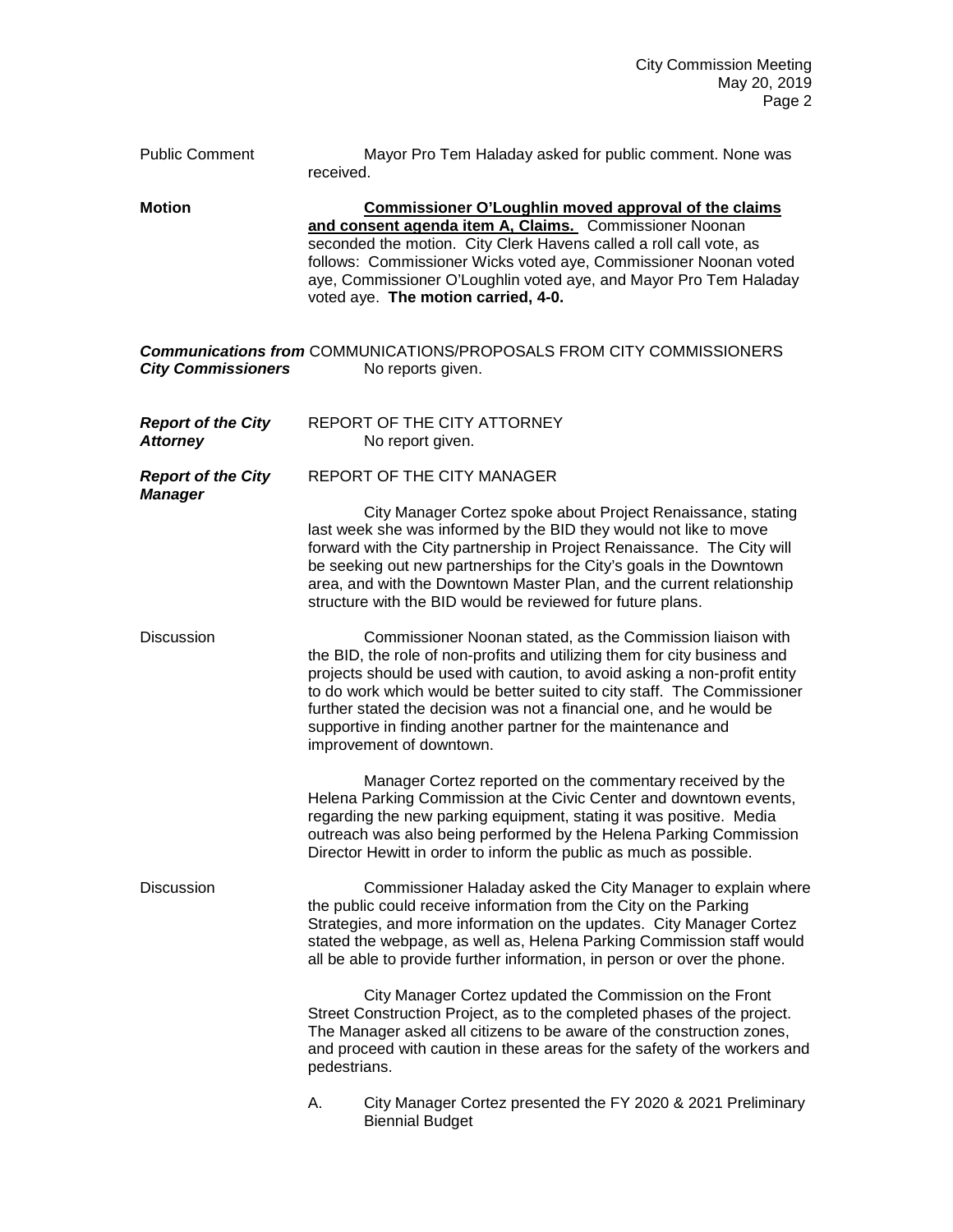As required by City Charter, the fiscal years 2020 and 2021 preliminary budgets are presented to the Commission for review and discussion. The Biennial 2020-2021 Budget is the City's first biennial document.

. The City Manager proposes the adoption of a Biennial Budget for 2020 and 2021 to more effectively manage limited revenues, increasing expenditures, general fund reserves, general fund balances, restricted revenues and expenditures and restricted fund balances.

As this document is the City's first Biennial Budget, staff anticipates budget amendments due to inexperience with 24 months forecasts. Staff expects to spend 6 to 8 months in the first year of the biennial cleaning data and making corrections.

Discussion Commissioner O'Loughlin asked for a historical comparison of beginning and ending cash balances, asking if the current numbers are consistent with previous years. Manager Cortez discussed the difference between sourcing and expenditures of enterprise funds and the general funds. Director Jorgenson confirmed the numbers presented for this year were consistent with previous years.

Manager Cortez stated the Comprehensive Capital Improvement Program (CCIP) budget will not be ready in June, which is not required to be prepared as part of the regular city budget. This item would need to be approved as a separate item, and will be discussed further at an upcoming Administrative meeting, prior to any formal adoption by the Commission. The Manager finished with providing an overview of the timeline of the budget process, and encouraged the public to review the materials provided on the City's webpage and ask questions at [budget@helenamt.gov.](mailto:budget@helenamt.gov) The budget hearing will be June 24, 2019, and additional public input will be received at that time. The resolution of intent for rates will be held July 15, 2019 and the public hearing on those rates will be August 26, 2019.

Manager Cortez recommended acceptance of the fiscal years 2020 and 2021 preliminary budgets so that this information may be shared with the public and through community input, finalize the 2020- 2021 Biennial Budget to be presented in June.

Discussion Commissioner O'Loughlin asked the Fire Departments funding to be explained further, specifically if the fire levy was reflected in the numbers provided. Director Jorgenson stated while the levy was accounted for in an additional fund, the numbers the Commissioner was referencing did reflect the levy numbers, and the levy dollars were accounted for quarterly as they were transferred into the general fund.

Commissioner O'Loughlin asked for clarification on the open space district maintenance fund, and if City Staff anticipates these funds will be spent fully, due to this fund being a possible area for rate increases. Director Jorgenson stated the Finance department would provide clarification on this item.

Commissioner O'Loughlin asked if the proposed rate increases would be sufficient to cover the necessary vacancies to fulfill the required workload. Manager Cortez stated this was a goal of the City to fill the necessary vacancies in the upcoming fiscal year, to improve the budgetary projections going forward.

Commissioner O'Loughlin asked for discussion about the water service line and wastewater service line, due to the different nature of these programs. Director Jorgenson explained these items were essentially a loan program, and thus were not considered traditional revenues and expenditures, at this point the amount of dollars set aside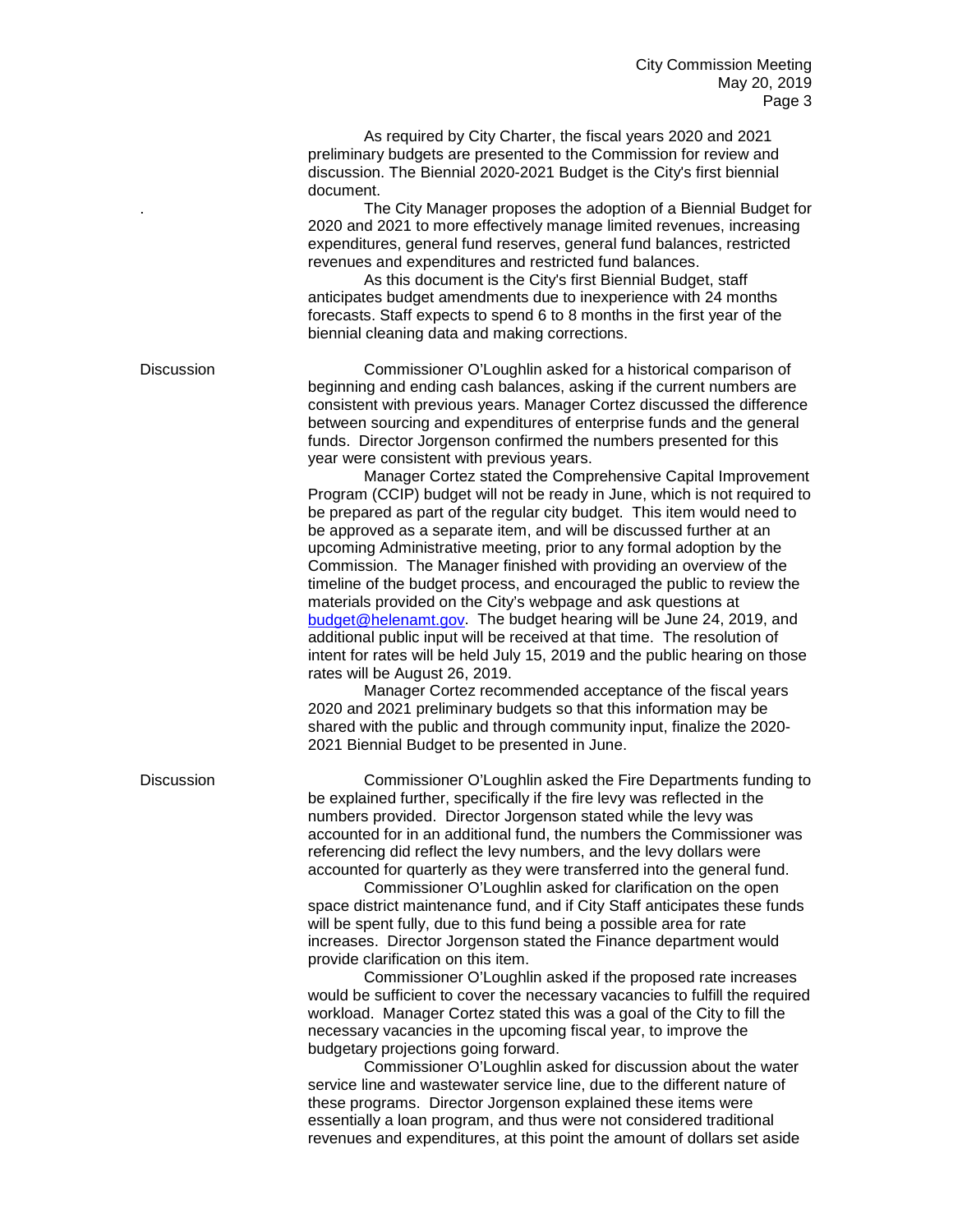|                                                  | for this program were expected to fully spent through the loan program,<br>and an update would be provided as the loans were enacted.<br>Commissioner O'Loughlin thanked the staff and City Manager<br>Cortez for their efforts on this budget. Commissioner O'Loughlin stated<br>she felt due to the level of detail of this budget process, it allowed the<br>Commission to make decisions based upon a more complete picture of<br>the City's needs and priorities.<br>Commissioner Noonan stated he appreciated the promise of<br>quarterly budget reports and felt this would help the commission make<br>more informed decisions going forward.<br>Commissioner Wicks thanked the staff and City Manager for the<br>openness of the budget process.<br>Commissioner Haladay echoed the thoughts of the other<br>Commissioners, and thanked the Manager for making this budget<br>process an informative and open one. |
|--------------------------------------------------|-----------------------------------------------------------------------------------------------------------------------------------------------------------------------------------------------------------------------------------------------------------------------------------------------------------------------------------------------------------------------------------------------------------------------------------------------------------------------------------------------------------------------------------------------------------------------------------------------------------------------------------------------------------------------------------------------------------------------------------------------------------------------------------------------------------------------------------------------------------------------------------------------------------------------------|
| <b>Motion</b>                                    | <b>Commissioner O'Loughlin moved to accept the fiscal years</b><br>2020 and 2021 preliminary budgets so that this information may be<br>shared with the public and through community input, finalize the<br>2020-2021 Biennial Budget to be presented in June. Commissioner<br>Wicks seconded the motion. City Clerk Havens called a roll call vote, as<br>follows: Commissioner Wicks voted aye, Commissioner Noonan voted<br>aye, Commissioner O'Loughlin voted aye, and Mayor Pro Tem Haladay<br>voted aye. The motion carried, 4-0.                                                                                                                                                                                                                                                                                                                                                                                     |
| <b>Public Comment</b>                            | Mayor Pro Tem Haladay asked for public comment. None was<br>received.<br>Commissioner Noonan moved to direct staff to bring the FY<br>2020-2025 CCIP plan no later than 12/31/2019. Commissioner Wicks<br>seconded the motion. City Clerk Havens called a roll call vote, as follows:<br>Commissioner Wicks voted aye, Commissioner Noonan voted aye,<br>Commissioner O'Loughlin voted aye, and Mayor Pro Tem Haladay voted<br>aye. The motion carried, 4-0.                                                                                                                                                                                                                                                                                                                                                                                                                                                                |
| <b>Public Comment</b>                            | Mayor Pro Tem Haladay asked for public comment. None was<br>received.                                                                                                                                                                                                                                                                                                                                                                                                                                                                                                                                                                                                                                                                                                                                                                                                                                                       |
| <b>Report from the</b><br><b>Helena Citizens</b> | REPORT FROM THE HELENA CITIZENS COUNCIL<br>Dylan Klapmeier, Representative District 4, spoke on behalf of<br>the HCC. Mr. Klapmeier stated the HCC would be reviewing the<br>Preliminary Budget at the May 22 <sup>nd</sup> monthly meeting, and would be<br>providing feedback to the commission after the discussion.                                                                                                                                                                                                                                                                                                                                                                                                                                                                                                                                                                                                     |
| <b>Regular Items</b>                             | CONSIDER EXPIRATION OF TEMPORARY BUSINESS<br>А.<br>LICENSES ISSUED TO MEDICAL MARIJUANA<br>DISPENSARIES AND GROW OPERATIONS PURSUANT TO<br>ORDINANCE NO. 3248.                                                                                                                                                                                                                                                                                                                                                                                                                                                                                                                                                                                                                                                                                                                                                              |
| <b>Staff Report</b>                              | Deputy City Attorney O'Connor reported on December 17, 2018,<br>the City Commission passed Ordinance No. 3248 placing a moratorium<br>on the enforcement of section 4-1-11 of the Helena City Code to allow<br>temporary business licenses to be issued to medical marijuana<br>dispensaries and to grow operations wishing to operate within the city<br>limits. Per the terms of the Ordinance, these temporary business<br>licenses were set to be automatically revoked upon expiration on the                                                                                                                                                                                                                                                                                                                                                                                                                          |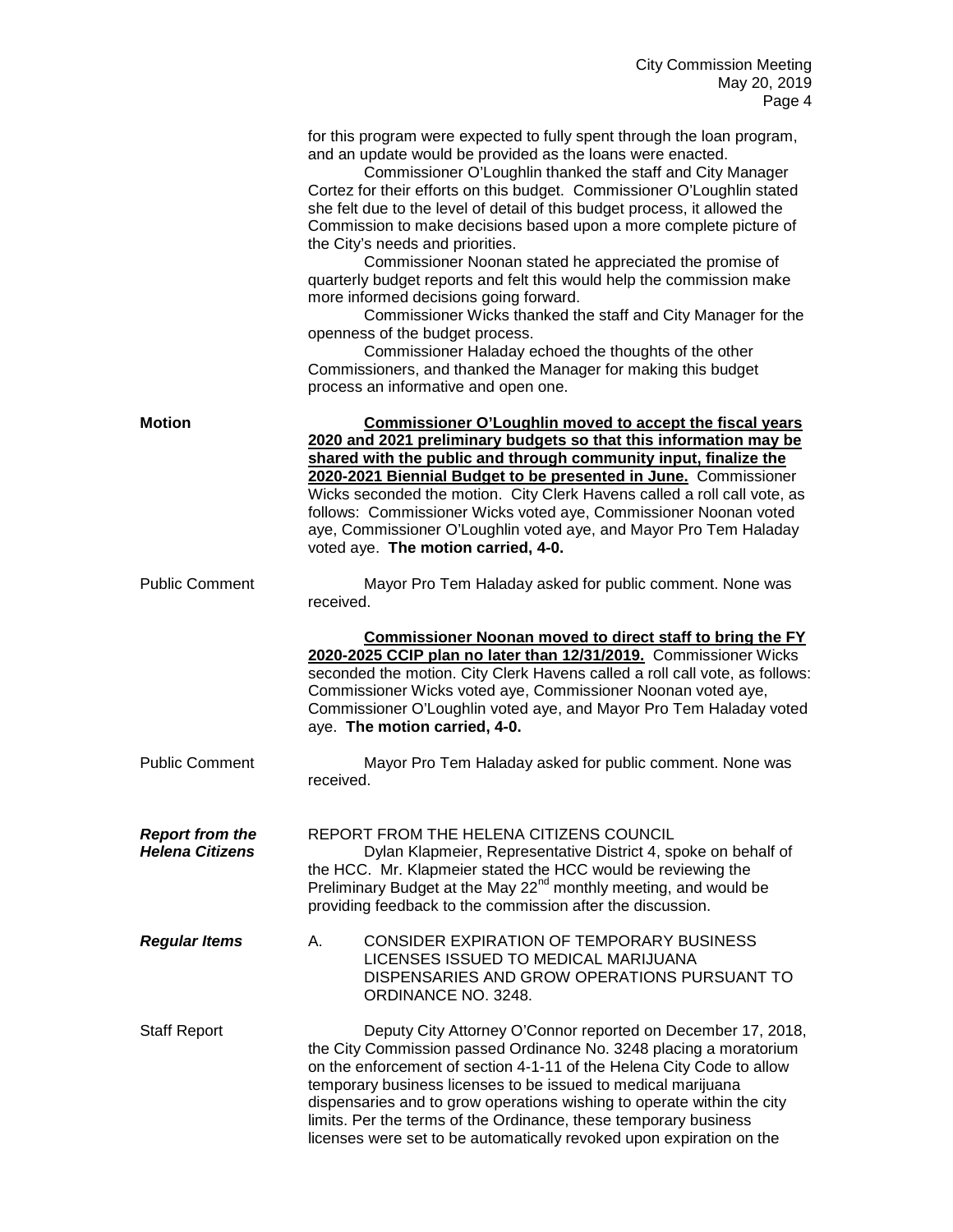moratorium unless the City Commission repeals or amends section 4-1- 11 of the Helena City Code prior to the expiration of this moratorium. The Ordinance also clearly provided that no business that was allowed to continue operations or was newly formed and began operation as a result of this moratorium was entitled to any expectation of ongoing business operations should this moratorium be permitted to expire or should the City Commission not modify section 4-1-11 upon its expiration. During this moratorium, medical marijuana dispensaries were allowed to operate wherever general retail land use was permitted.

The purpose of the moratorium was to allow the medical marijuana businesses that were annexed into the city to operate while the City Commission considered the question of whether or not medical marijuana dispensaries or grow operations should be permitted within the city limits. Later this evening, the City Commission will consider final adoption of ordinances which will amend the City's current business regulations to permit business licenses being issued to medical marijuana businesses and which will put in place certain zoning restriction on where these types of businesses may operate.

During the moratorium, ten (10) temporary business licenses were issued for operation of medical marijuana dispensaries. Two (2) of these businesses will become non-conforming land uses if the City Commission adopts the new zoning regulations as proposed and allows the business licenses issued during the moratorium to continue past June 30, 2019.

The City Commission may elect to either allow the business licenses issued to medical marijuana dispensaries during the moratorium to remain in effect, or have these licenses expire and require all temporary license holders to re-apply for new business licenses on July 1, 2019, and be subject to the new zoning regulations applicable to these types of businesses.

If the City Commission elects to allow the business licenses issued to medical marijuana dispensaries during the moratorium to remain in effect past the June 30, 2019, expiration date, those businesses will be able to continue to operate, however, two (2) of those businesses will become non-conforming land uses.

If the City Commission elects to terminate the business licenses issued to medical marijuana dispensaries during the moratorium, all current license holders will have to re-apply for a new business license and be subject to the new zoning regulations in order to continue operating their businesses. Two (2) of the businesses will have to relocate in order to be compliant with the new zoning regulations.

If the City Commission elects to allow the business licenses issued to medical marijuana dispensaries during the moratorium to remain in effect past the June 30, 2019, expiration date, those businesses will be able to continue to operate, however, two (2) of those businesses will become non-conforming land uses.

According to the Office of the City Attorney, the same arguments could be considered an advantage or a disadvantage.

Deputy City Attorney O'Connor proposed two options to the Commission, as follows:

Move to expire, effective June 30, 2019, all temporary business licenses issued to medical marijuana dispensaries and grow operations pursuant to Ordinance No. 3248. All temporary business license holders are required to re-apply for a new business license and must comply with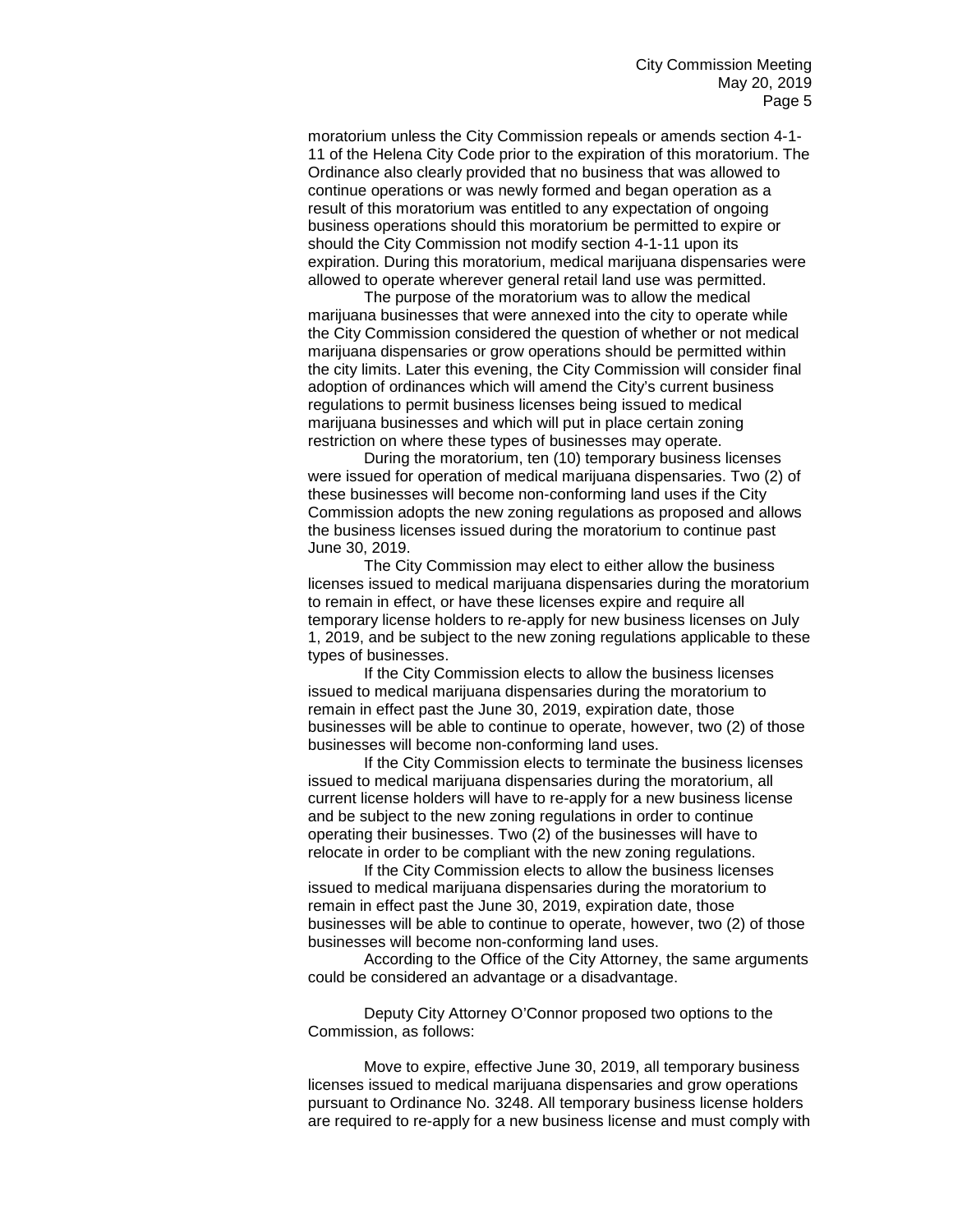the zoning regulations in effect on July 1, 2019, to continue operation past the temporary licenses expiration date.

OR

|                       | Move to allow all temporary business licenses issued to medical<br>marijuana dispensaries and grow operations pursuant to Ordinance No.<br>3248 to remain in effect past the June 30, 2019, expiration date. Any<br>temporary business license holder operating a business that does not<br>comply with the zoning regulations related to medical marijuana<br>dispensaries and grow operations is permitted to continue operation as a<br>non-conforming land use.                                                                                                                                                                                                                                                                                                                                                                                                                                                                                                                                                                                                                                                                                                                                                                                                                                                                                                                                                                                                                                                                                                                                                                                                                                                                                                                                                                                                                                                                                                                                  |
|-----------------------|------------------------------------------------------------------------------------------------------------------------------------------------------------------------------------------------------------------------------------------------------------------------------------------------------------------------------------------------------------------------------------------------------------------------------------------------------------------------------------------------------------------------------------------------------------------------------------------------------------------------------------------------------------------------------------------------------------------------------------------------------------------------------------------------------------------------------------------------------------------------------------------------------------------------------------------------------------------------------------------------------------------------------------------------------------------------------------------------------------------------------------------------------------------------------------------------------------------------------------------------------------------------------------------------------------------------------------------------------------------------------------------------------------------------------------------------------------------------------------------------------------------------------------------------------------------------------------------------------------------------------------------------------------------------------------------------------------------------------------------------------------------------------------------------------------------------------------------------------------------------------------------------------------------------------------------------------------------------------------------------------|
| <b>Discussion</b>     | Commissioner O'Loughlin asked if the temporary business<br>license application(s) which would be considered "non-conforming" were<br>informed of the Zoning Commission's recommendations, in that, there a<br>possibility existed their license would no longer be valid in the future<br>given these recommendations. Director Haugen stated the Zoning<br>Commission held their public hearing on March 12 <sup>th</sup> , 2019, but<br>community outreach did start in January 2019 with multiple opportunities<br>for public participation along with efforts to educate the public on the<br>process. The Community Development department has been in contact<br>with the owner who may be impacted by the Commission's decision<br>tonight, and made it clear the license stipulates "temporary," and there<br>was a possibility they would no longer be able to operate without a<br>business license.<br>Commissioner Noonan asked if the non-conforming business<br>which would be affected tonight was the original business impacted by<br>the Granite annexation. Director Haugen stated the location of the<br>business in question was 1400 Euclid, and will be non-compliant due to<br>the proximity of the CR Anderson Schools activities field.<br>Mayor Pro Tem Haladay asked if the non-conforming property<br>had a process to apply for a variance in order to address the non-<br>compliance issue. Deputy City Attorney O'Connor stated she was not<br>aware of any variance that would allow relief in this matter. City Attorney<br>Jodoin agreed, this is a non-discretionary matter. Deputy City Attorney<br>O'Connor stated there would be a process for the matter to be appealed<br>to and reviewed by the City Manager, should the Commission pass the<br>revisions to the City Code, which was on the agenda this evening.<br>Mayor Pro Tem Haladay asked for confirmation if the business<br>with the possible non-conforming license is not the original business |
|                       | which was affected by the Granite Annexation. Director Haugen<br>confirmed this was a new license, and not the original business.                                                                                                                                                                                                                                                                                                                                                                                                                                                                                                                                                                                                                                                                                                                                                                                                                                                                                                                                                                                                                                                                                                                                                                                                                                                                                                                                                                                                                                                                                                                                                                                                                                                                                                                                                                                                                                                                    |
| <b>Public Comment</b> | Mayor Pro Tem Haladay called for public comment. None was<br>received.                                                                                                                                                                                                                                                                                                                                                                                                                                                                                                                                                                                                                                                                                                                                                                                                                                                                                                                                                                                                                                                                                                                                                                                                                                                                                                                                                                                                                                                                                                                                                                                                                                                                                                                                                                                                                                                                                                                               |
| <b>Discussion</b>     | Commissioner O'Loughlin offered support for the first option of<br>allowing the temporary business licenses to expire, and require a new<br>application process, and commended the Zoning Commission for their<br>recommendations and their criteria put forth.                                                                                                                                                                                                                                                                                                                                                                                                                                                                                                                                                                                                                                                                                                                                                                                                                                                                                                                                                                                                                                                                                                                                                                                                                                                                                                                                                                                                                                                                                                                                                                                                                                                                                                                                      |
| <b>Motion</b>         | <b>Commissioner O'Loughlin moved to expire, effective June</b><br>30, 2019, all temporary business licenses issued to medical<br>marijuana dispensaries and grow operations pursuant to Ordinance<br>No. 3248. All temporary business license holders are required to re-<br>apply for a new business license and must comply with the zoning                                                                                                                                                                                                                                                                                                                                                                                                                                                                                                                                                                                                                                                                                                                                                                                                                                                                                                                                                                                                                                                                                                                                                                                                                                                                                                                                                                                                                                                                                                                                                                                                                                                        |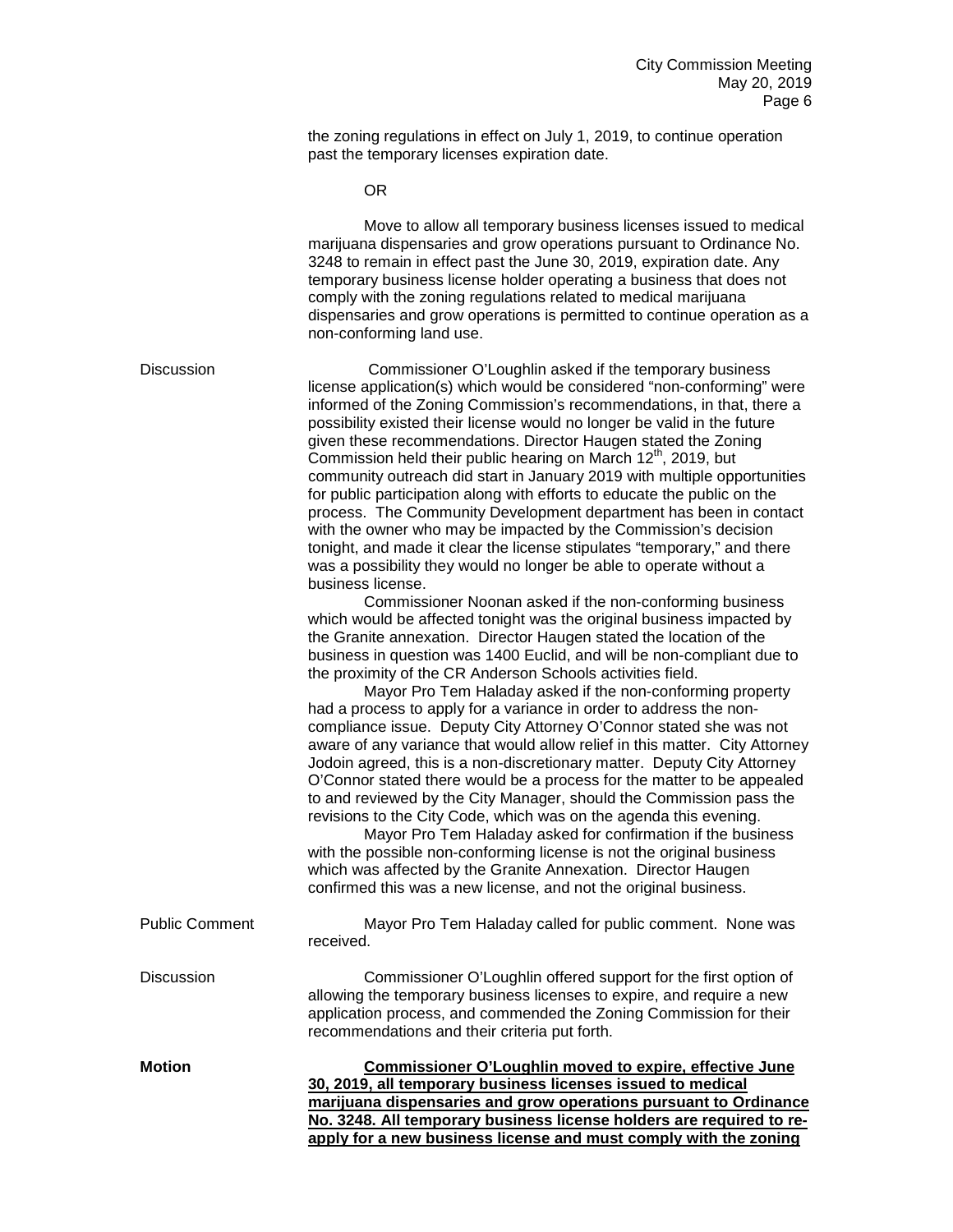|                     | regulations in effect on July 1, 2019, to continue operation past the<br>temporary licenses expiration date. Commissioner Wicks seconded<br>the motion.                                                                                                                                                                                                                                                                                                                                                                                                                                                                                                                                                                                                                                                                                                                                                                                                                                                                                                                                                                                                                                                                                                                                                                                                                                                                                                                                                                                                                                                                                                                                                                                                                                                                                                                                                                                                                                                                                                                                                                                                                                                                                                                                               |
|---------------------|-------------------------------------------------------------------------------------------------------------------------------------------------------------------------------------------------------------------------------------------------------------------------------------------------------------------------------------------------------------------------------------------------------------------------------------------------------------------------------------------------------------------------------------------------------------------------------------------------------------------------------------------------------------------------------------------------------------------------------------------------------------------------------------------------------------------------------------------------------------------------------------------------------------------------------------------------------------------------------------------------------------------------------------------------------------------------------------------------------------------------------------------------------------------------------------------------------------------------------------------------------------------------------------------------------------------------------------------------------------------------------------------------------------------------------------------------------------------------------------------------------------------------------------------------------------------------------------------------------------------------------------------------------------------------------------------------------------------------------------------------------------------------------------------------------------------------------------------------------------------------------------------------------------------------------------------------------------------------------------------------------------------------------------------------------------------------------------------------------------------------------------------------------------------------------------------------------------------------------------------------------------------------------------------------------|
| <b>Discussion</b>   | Commissioner Noonan asked the reapplication process not be<br>too onerous for the applicants, but stated he was in support of this<br>decision.                                                                                                                                                                                                                                                                                                                                                                                                                                                                                                                                                                                                                                                                                                                                                                                                                                                                                                                                                                                                                                                                                                                                                                                                                                                                                                                                                                                                                                                                                                                                                                                                                                                                                                                                                                                                                                                                                                                                                                                                                                                                                                                                                       |
|                     | Mayor Pro Tem Haladay offered support for the motion, and said<br>the process was an open one and the public was notified multiple times<br>to the possibility the temporary licenses they were applying for could<br>become invalid at some point.                                                                                                                                                                                                                                                                                                                                                                                                                                                                                                                                                                                                                                                                                                                                                                                                                                                                                                                                                                                                                                                                                                                                                                                                                                                                                                                                                                                                                                                                                                                                                                                                                                                                                                                                                                                                                                                                                                                                                                                                                                                   |
| <b>Vote</b>         | City Clerk Havens called a roll call vote, as follows:<br>Commissioner Wicks voted aye, Commissioner Noonan voted aye,<br>Commissioner O'Loughlin voted aye, and Mayor Pro Tem Haladay voted<br>aye. The motion carried, 4-0.                                                                                                                                                                                                                                                                                                                                                                                                                                                                                                                                                                                                                                                                                                                                                                                                                                                                                                                                                                                                                                                                                                                                                                                                                                                                                                                                                                                                                                                                                                                                                                                                                                                                                                                                                                                                                                                                                                                                                                                                                                                                         |
|                     | CONSIDER THE FINAL PASSAGE OF ORDINANCE 3255<br>В.<br>PROHIBITING MEDICAL MARIJUANA DISPENSARIES AND<br>MEDICAL MARIJUANA GROW OPERATIONS AS HOME<br>OCCUPATIONS BY AMENDING CHAPTER 26 OF TITLE 11 OF<br>THE HELENA CITY CODE.                                                                                                                                                                                                                                                                                                                                                                                                                                                                                                                                                                                                                                                                                                                                                                                                                                                                                                                                                                                                                                                                                                                                                                                                                                                                                                                                                                                                                                                                                                                                                                                                                                                                                                                                                                                                                                                                                                                                                                                                                                                                       |
| <b>Staff Report</b> | Community Development Director Sharon Haugen reported the<br>State of Montana legalized medical marijuana with the Medical Marijuana<br>Act of 2017. State law under the Medical Marijuana Act of 2017 gives the<br>State the ability to deny a license or endorsement if the applicant's<br>proposed registered premise is within five hundred (500') feet of and on<br>the same street as a building used as a school. State law allows the<br>community to consider restrictions. Although the State legalized the use<br>of medical marijuana Federal law does not recognize that as a legal use.<br>The City of Helena has disallowed any business that is prohibited under<br>any law of the United States. On December 17, 2018 the City<br>Commission passed Ordinance 3248 suspending the enforcement of<br>Section 4-1-11 of the Helena City Code. This section of City Code<br>prohibits the issuing of a city business license to a business, occupation,<br>vocation, profession or entertainment that is permitted by the state law<br>but is prohibited under any law of the United States. The moratorium will<br>remain in effect until June 30, 2019.<br>The Zoning Commission held a public hearing on March 12,<br>2019 and recommended the following: a) medical marijuana<br>dispensaries should be defined and allowed within the City limits in<br>commercially zoned districts (B1, B2, B3, CLM and MI) with a restriction<br>to not be within five hundred (500') feet of a school; and b) grow<br>operation should be defined and allowed as a conditional use permit<br>(CUP) in the Commercial Light Manufacturing (CLM) zone and in the<br>Manufacturing and Industrial (MI) zone with a restriction to not be within<br>one thousand (1000') from a school or a residential zone. The Zoning<br>Commission recommended against allowing either use as a home<br>occupation.<br>On April 22, 2019, the Helena City Commission held a public<br>hearing to consider the Zoning Commission's recommendations. The<br>City Commission voted unanimously to approve first passage of an<br>ordinance prohibiting Medical Marijuana Dispensaries and Medical<br>Marijuana Grow Operations as Home Occupations by Amending Chapter<br>26 of Title 11 of the Helena City Code. |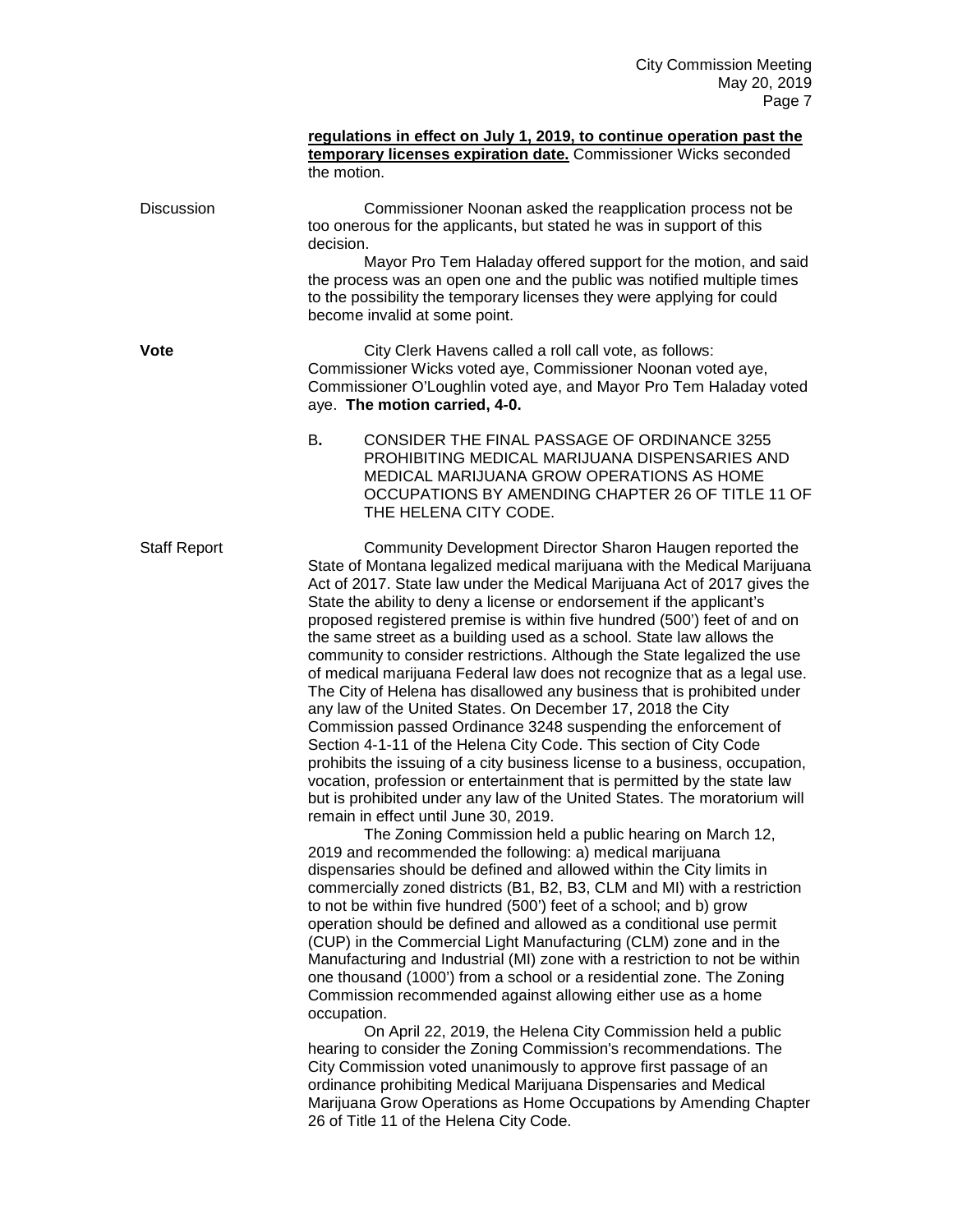This proposed ordinance will provide clarity to Chapter 26 of Title 11 of the Helena City Code in the implementation of the home occupation permit regulations.

Public Comment Mayor Pro Tem Haladay asked for public comment, none was received.

**Motion Commissioner Noonan moved to to approve final passage of Ordinance 3255 prohibiting Medical Marijuana Dispensaries and Medical Marijuana Grow Operations as Home Occupations by amending Chapter 26 of Title 11 of the Helena City Code.** Commissioner Wicks seconded the motion. City Clerk Havens called a roll call vote, as follows: Commissioner Wicks voted aye, Commissioner Noonan voted aye, Commissioner O'Loughlin voted aye, and Mayor Pro Tem Haladay voted aye. **The motion carried, 4-0. Ordinance 3255**

> C. CONSIDER FINAL ADOPTION OF ORDINANCE 3254 ESTABLISHING THE PERMITTED LOCATIONS FOR MEDICAL MARIJUANA DISPENSARIES AND GROW OPERATIONS BY AMENDING CHAPTER 2 OF TITLE 11 OF THE HELENA CITY CODE.

Staff Report Community Development Director Sharon Haugen reported the State of Montana legalized medical marijuana with the Medical Marijuana Act of 2017. State law under the Medical Marijuana Act of 2017 gives the State the ability to deny a license or endorsement if the applicant's proposed registered premise is within five hundred (500') feet of and on the same street as a building used as a school. State law allows the community to consider restrictions. Although the State legalized the use of medical marijuana Federal law does not recognize that as a legal use. The City of Helena has disallowed any business that is prohibited under any law of the United States. On December 17, 2018 the City Commission passed Ordinance 3248 suspending the enforcement of Section 4-1-11 of the Helena City Code. This section of City Code prohibits the issuing of a city business license to a business, occupation, vocation, profession or entertainment that is permitted by the state law but is prohibited under any law of the United States. The moratorium will remain in effect until June 30, 2019.

> The Zoning Commission held a public hearing on March 12, 2019 and recommended the following: a) medical marijuana dispensaries should be defined and allowed within the City limits in commercially zoned districts (B1, B2, B3, CLM and MI) with a restriction to not be within five hundred (500') feet of a school; and b) grow operation should be defined and allowed as a conditional use permit (CUP) in the Commercial Light Manufacturing (CLM) zone and in the Manufacturing and Industrial (MI) zone with a restriction to not be within one thousand (1000') from a school or a residential zone. The Zoning Commission recommended against allowing either use as a home occupation.

On April 22, 2019, the Helena City Commission held a public hearing to consider the Zoning Commission's recommendations. The City Commission voted unanimously to approve first passage of an ordinance amending Chapter 2 of Title 11 of the Helena City Code establishing the permitted locations for Medical Marijuana dispensaries and grow operations.

This complies with the growth policy. The proposed text amendments will allow a functioning business model to operate in the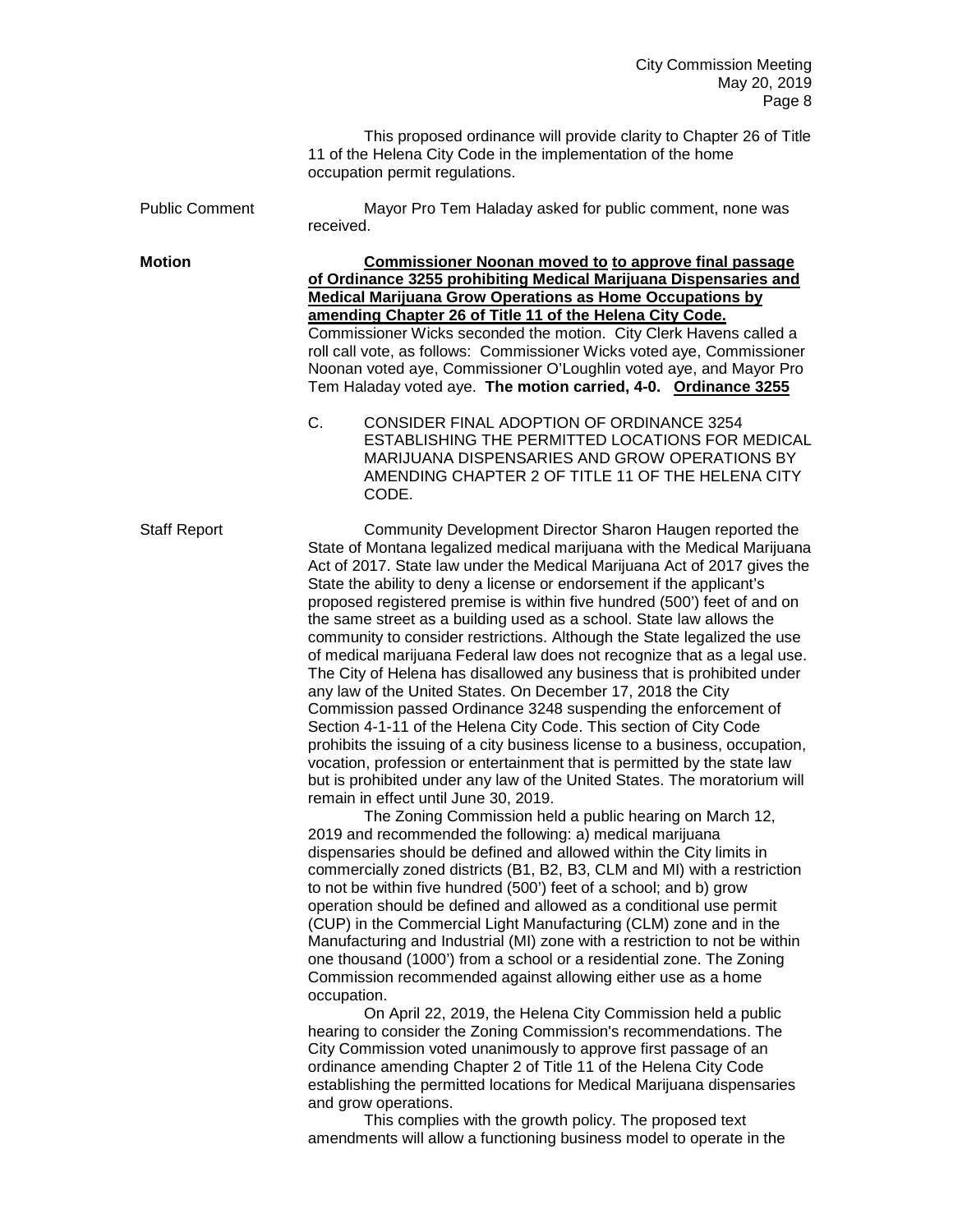|                       | City of Helena contributing to the economic vitality of the City.<br>Additionally, the proposed text amendment will allow businesses to<br>establish in the City that will contribute to the diversification of the<br>economic base of the City. One of the objectives of the economic<br>conditions chapter of the Growth Policy is to support efforts to encourage<br>the creation and expansion of small business and help reduce the rate of<br>failure. The proposed text amendment supports small businesses.<br>However, Marijuana is still classified as a schedule one drug at the<br>federal level.<br>Director Haugen recommended approval of the final passage of<br>Ordinance 3254 establishing the permitted locations for Medical<br>Marijuana Dispensaries and Grow Operations by amending Chapter 2 of<br>Title 11 of the Helena City Code.                                                                                                                                                                                                                                               |
|-----------------------|-------------------------------------------------------------------------------------------------------------------------------------------------------------------------------------------------------------------------------------------------------------------------------------------------------------------------------------------------------------------------------------------------------------------------------------------------------------------------------------------------------------------------------------------------------------------------------------------------------------------------------------------------------------------------------------------------------------------------------------------------------------------------------------------------------------------------------------------------------------------------------------------------------------------------------------------------------------------------------------------------------------------------------------------------------------------------------------------------------------|
| <b>Discussion</b>     | Commissioner O'Loughlin asked what the City's verification<br>process was for licensure and registration of these businesses with<br>DPHHS, in order to be compliant with state law; and if so, was there a<br>follow-up verification process in place. Director Haugen stated there<br>were processes for other licenses which asked for confirmation of<br>compliance with state law and registration, and this process could be<br>used for this matter, as well, and the Community Development would<br>work with the Finance department to put such measures in place.<br>Commissioner O'Loughlin asked staff to follow-up with DPHHS to ensure<br>the City was compliant and to confirm the date the new legislation would<br>take effect.<br>Commissioner Wicks asked if the current resolution would allow<br>for business operation within 500 feet of a church. Director Haugen<br>confirmed this, but stated the commission has discussed previously the<br>need for possible revisions to the CUP review process. This would be an<br>opportunity to address concerns such as church proximity. |
| <b>Public Comment</b> | Mayor Pro Tem Haladay asked for public comment, none was<br>received.                                                                                                                                                                                                                                                                                                                                                                                                                                                                                                                                                                                                                                                                                                                                                                                                                                                                                                                                                                                                                                       |
| <b>Motion</b>         | Commissioner Noonan moved to approve final passage of<br>Ordinance 3254 establishing the permitted locations for Medical<br>Marijuana Dispensaries and Grow Operations by amending Chapter<br>2 of Title 11 of the Helena City Code. Commissioner O'Loughlin<br>seconded the motion.                                                                                                                                                                                                                                                                                                                                                                                                                                                                                                                                                                                                                                                                                                                                                                                                                        |
| <b>Discussion</b>     | Mayor Pro Tem Haladay thanked the City Attorney's office and<br>the Community Development office for the expediency with which the<br>City staff had responded to the issue raised by the Granite St. business<br>and the Westside Annexation.<br>Commissioner Noonan stated the Commission was in<br>accordance with legislation passed with a strong majority at the state<br>level, and as such was confident in the Commission's decision.                                                                                                                                                                                                                                                                                                                                                                                                                                                                                                                                                                                                                                                              |
| Vote                  | City Clerk Havens called a roll call vote, as follows:<br>Commissioner Wicks voted aye, Commissioner Noonan voted aye,<br>Commissioner O'Loughlin voted aye, and Mayor Pro Tem Haladay voted<br>aye. The motion carried, 4-0. Ordinance 3254                                                                                                                                                                                                                                                                                                                                                                                                                                                                                                                                                                                                                                                                                                                                                                                                                                                                |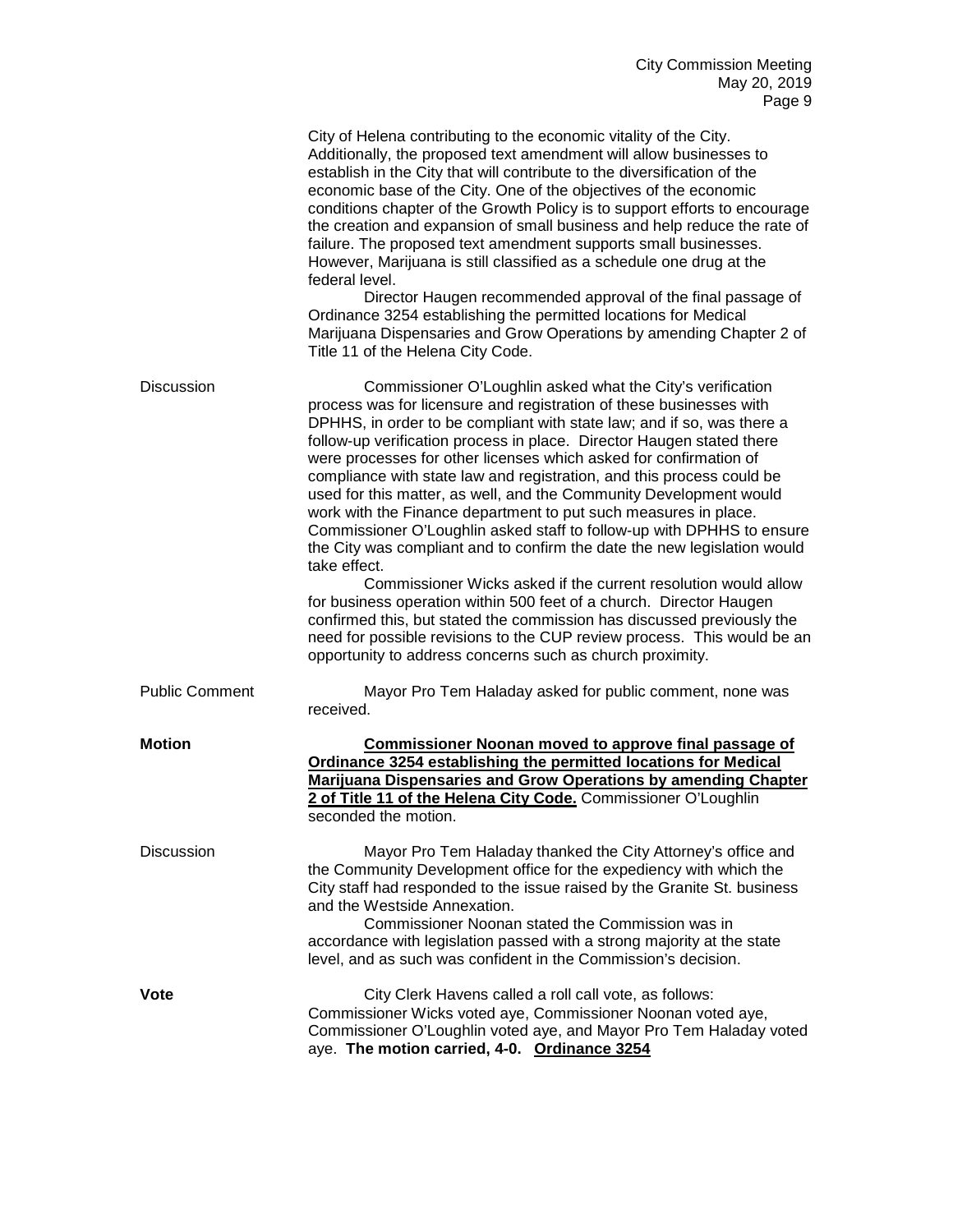## *Public Hearings* PUBLIC HEARINGS

A. CONSIDER A RESOLUTION FOR A CONDITIONAL USE PERMIT (CUP) TO ALLOW A CASINO IN THE B-2 ZONING DISTRICT; FOR PROPERTY LEGALLY DESCRIBED AS SKELTON ADDITION PHASE 1, BLOCK 1, LOT 6B PROPERTY ADDRESSED AS 1151 PARTRIDGE PLACE, HELENA, MT 59601.

Staff Report Community Development Director Haugen reported The applicant/property owner is seeking a Conditional Use Permit (CUP) to allow a casino located on a property that is zoned B-2, (General Commercial). The property is developed with an approximately 3,030 square foot building and associated off-street parking and landscaping and is currently vacant. The proposed use requires thirty (30) off-street parking places and the current site plan for the property only shows twenty-nine (29) spaces of which two (2) are ADA compliant. The original owner was required to install only twenty-seven (27) parking spaces because they were allowed reductions for bicycle parking spaces. The owner never installed the bicycle spaces that were associated with the reduction. The applicant will be required to provide nine (9) bicycle spaces to meet the parking requirements and associated reductions for the addition of bicycle parking. The casino will be in an existing structure and is compatible with the type and uses within the surrounding commercial buildings. To the north across the street is a bank. To the south is a health club/gym facility, and to the west is a strip mall with various commercial uses. To the east of the property is N. Montana Avenue According to the Institute of Transportation Engineers, Trip Generation 9th Edition Casino/Video Lottery Establishments have an average rate of 13.43 trips/1,000 square feet of gross floor area. This amount of traffic is considerably less than the restaurant uses that have been located on the site previously. The current street network will handle the traffic generated by the CUP and there is an existing sidewalk network adjacent to the property.

On April 9, 2019, the Helena Zoning Commission held a public hearing and voted to recommend granting conditional approval for a Conditional Use Permit to allow a casino in a B-2 zoning district, and satisfies all review criteria for a CUP as established by the Zoning Commission. This will fill an existing vacant building with a viable business.

Director Haugen recommended approval of a resolution granting a conditional use permit to allow a 1,900 square foot casino use in an existing building in a B-2 (General Commercial) Zoning District on property legally described as Lot 6B in Block 1 of Lot 6 Minor Subdivision of the Skelton Addition Subdivision, Phase 1, generally located south of Partridge Place and west of Montana Avenue, as shown on Certificate of Survey #613622, subject to the following condition: the applicant must install a minimum of nine (9) bicycle parking spaces in accordance with City Code.

Discussion Commissioner Wicks asked if the odor from patrons smoking outside of the Casino had been considered. Director Haugen stated the risk of smoke would not be expected to be more conspicuous than outside existing businesses and residential areas.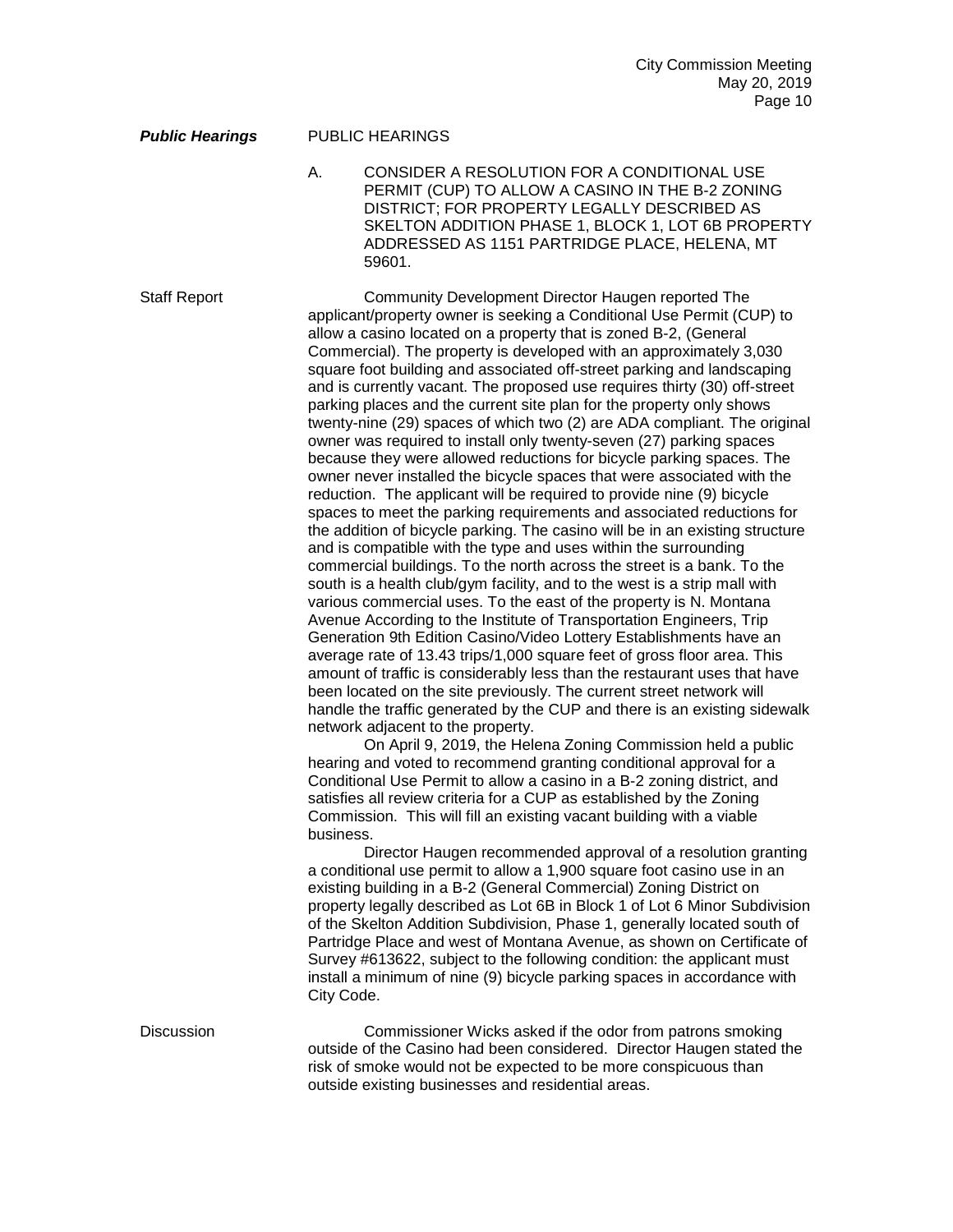|                   | hearing open and called for any public testimony. The following persons<br>addressed the commission:                                                |
|-------------------|-----------------------------------------------------------------------------------------------------------------------------------------------------|
|                   | Josh Cary, Manager Fuel Fitness, supported granting of the                                                                                          |
|                   | CUP, stating this would help Fuel Fitness remain in operation.                                                                                      |
|                   | Chris Sandrock, owner of the Sunset Casino and the applicant                                                                                        |
|                   | for the CUP, asked the commission to approve the CUP, stating it will                                                                               |
|                   | offer a viable business in a currently vacant commercial space.                                                                                     |
|                   | Alice Crofts spoke in opposition to the granting of the CUP,                                                                                        |
|                   | stating concerns over a casino and its impact on an area where there                                                                                |
|                   | were health related businesses, and a residential area.                                                                                             |
|                   | Dr. Sandra Marsten spoke in opposition of the CUP, stating                                                                                          |
|                   | concerns over installation of a casino, in an area which contained several                                                                          |
|                   | health related industries and services.                                                                                                             |
|                   | Susanne Pate, an employee of the Sunset Casino, spoke in                                                                                            |
|                   | support of the CUP, stating her experience as an employee of the CUP                                                                                |
|                   | applicant's other business was a positive one.                                                                                                      |
|                   | Heather, Manager of Fuel Fitness, spoke in support of the CUP.                                                                                      |
|                   | Karrie Fairbrother spoke on behalf of a resident of the adjacent                                                                                    |
|                   | subdivision, opposing the CUP.                                                                                                                      |
|                   | Julia Pate, spoke in support of the CUP, stating casino and bar                                                                                     |
|                   | industry offered jobs and living wages for many in the area, including                                                                              |
|                   | many women, such as herself.                                                                                                                        |
|                   | Parker Heller, resident at 4200 Fox Den, spoke in support of the                                                                                    |
|                   | CUP, stating the residential and health related industries which were in<br>place developed after a similar business was established in vicinity of |
|                   | this CUP application.                                                                                                                               |
|                   | Joe Passamani, attorney for the applicant, stated there would be                                                                                    |
|                   | no additional gaming license established at this address, it would be                                                                               |
|                   | transferred from another business.                                                                                                                  |
|                   |                                                                                                                                                     |
| <b>Discussion</b> | Commissioner Wicks stated she had received large amount of                                                                                          |
|                   | public comment on this CUP and would be considering this matter as a                                                                                |
|                   | public health issue, and as a result, would be a no vote on this CUP.                                                                               |
|                   | Commissioner O'Loughlin addressed the Zoning Commissions                                                                                            |
|                   | recommendations and the reasoning behind their recommendations for                                                                                  |
|                   | issuing the CUP. The commissioner stated when considering the data<br>the and the conditions.                                                       |
|                   | City Attorney Jodoin recommended tabling item, due the new                                                                                          |
|                   | information provided there were communications between Commissioner                                                                                 |
|                   | Noonan and Commissioner Wicks, and allow for full disclosure of any                                                                                 |
|                   | communications given to Commissioners to full                                                                                                       |
|                   |                                                                                                                                                     |
|                   | There being no further public testimony, Mayor Pro Tem Haladay                                                                                      |
|                   | closed the public portion of the hearing.                                                                                                           |
| <b>Motion</b>     | <b>Commissioner Noonan moved to table consideration of a</b>                                                                                        |
|                   | resolution granting a conditional use permit to allow a 1,900 square                                                                                |
|                   | foot casino use in an existing building in a B-2 (General                                                                                           |
|                   | Commercial) Zoning District on property legally described as Lot 6B                                                                                 |
|                   | in Block 1 of Lot 6 Minor Subdivision of the Skelton Addition                                                                                       |
|                   | Subdivision, Phase 1, generally located south of Partridge Place                                                                                    |
|                   | and west of Montana Avenue, as shown on Certificate of Survey                                                                                       |
|                   | #613622, subject to the following condition: the applicant must<br>install a minimum of nine (0) biougle negling appease in accorder                |

Public Testimony Mayor Pro Tem Haladay declared the public portion of the

**install a minimum of nine (9) bicycle parking spaces in accordance with City Code.** Commissioner seconded the motion. City Clerk Havens called a roll call vote, as follows: Commissioner Wicks voted aye,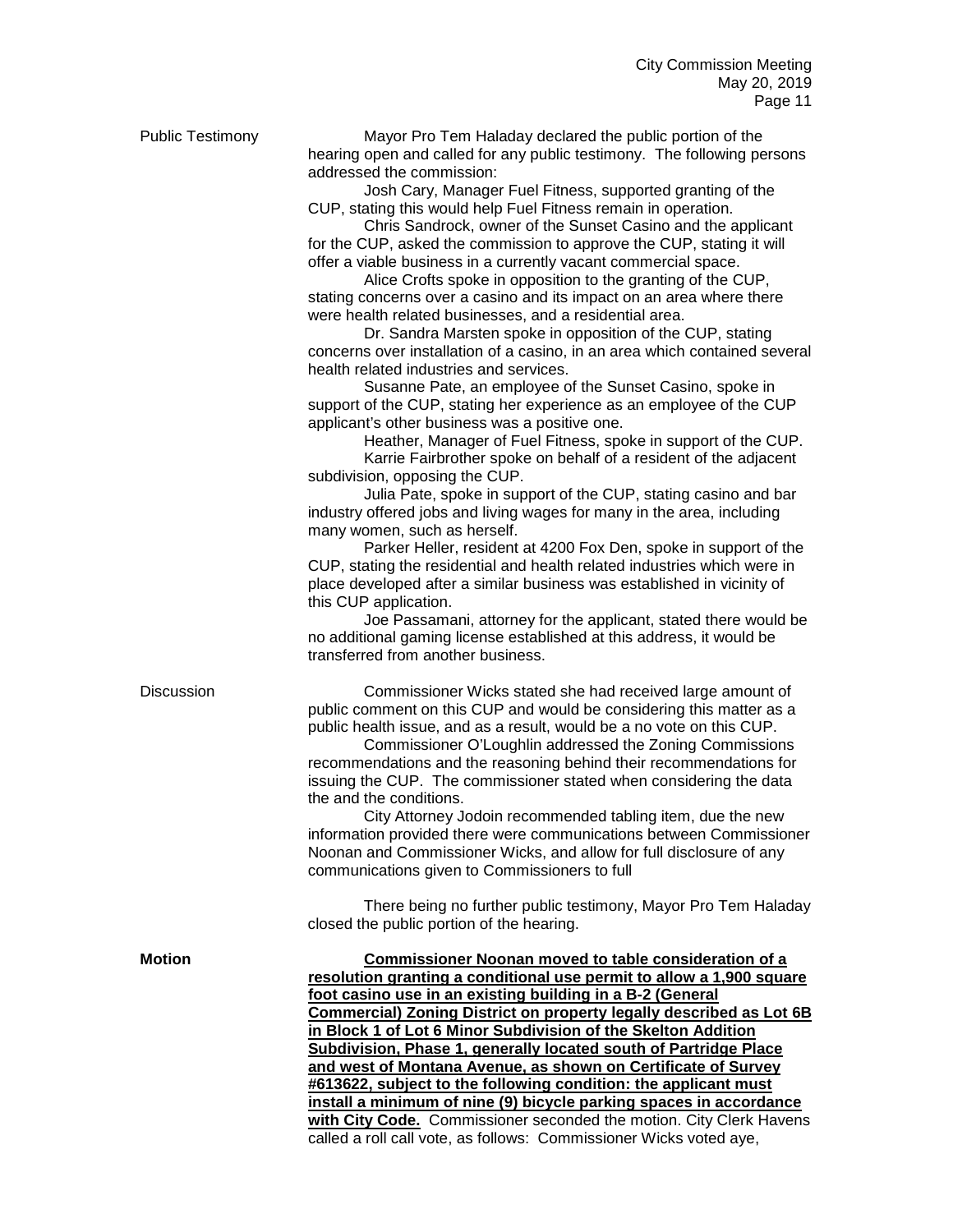Commissioner Noonan voted aye, Commissioner O'Loughlin voted aye, and Mayor Pro Tem Haladay voted aye. **The motion carried, 4-0.**

Discussion Commissioner O'Loughlin asked if it would possible to place this item on the next Commission meeting agenda, due to the public interest.

City Attorney Jodoin stated this item was a Public Hearing, and there should be consideration for a public notice. Director Haugen stated the recommendation would be to table the item and bring the matter forward for consideration, following a public notice, and bring the item back to the agenda for the second meeting in June.

Commissioner O'Loughlin asked the public testimony which was made this evening, be placed as part of the packet for the upcoming commission meeting where this matter would be revisited.

B. CONSIDER FINAL PASSAGE OF ORDINANCES AMENDING AND REPEALING SECTIONS OF TITLE 4, BUSINESS REGULATIONS, TITLE 5 POLICE REGULATIONS, AND TITLE 7, PUBLIC WAYS AND PROPERTY, OF THE HELENA CITY CODE TO ELIMINATE OUTDATED AND DUPLICATIVE CITY BUSINESS REGULATIONS.

Staff Report The City's business regulations are contained in Title 4 of the City Code. However, over the years many of the regulations contained in Title 4 have become conflicting, duplicative, or unnecessary, or do not fit with the current operations of the city.

Repeal Title 4 of the Helena City Code in its entirety and readopt parts of the title with a new organizational structure. The proposed re-adoption of Title 4 will eliminate conflicting, duplicative, or unnecessary provisions, move certain sections to other titles of city code for easier referencing, and clarify the regulations, process, and administration of business licenses within the city. The changes to the code will be as follows:

Title 4 Business Regulations:

- Adopt new Chapter 1: Business Licenses this chapter outlines the regulations with respect to business licensing requirements, endorsements for particular types of business, application requirements, fees, and revocation and suspension process.
- Adopt new Chapter 2: Business Regulations this chapter consolidates non-duplicative and non-superseded regulations specific to particular types of businesses such as pawnbrokers and tobacco retailers that are currently contained in separate chapters.
- Current Chapters 2 through 14 are repealed with numbering reserved for future use.

Title 5 Police Regulations:

- Amend Section 5-1-1: Possession of Intoxicating Beverages to remove reference to Section 4-2-11 of the Helena City Code.
- Amend Section 5-1-4: Smoking Prohibited in Certain Areas to incorporate the prohibition on smoking within a reasonable distance of an indoor public place such that tobacco smoke may enter nonsmoking areas. Currently this regulation is contained in Title 4 Chapter 13.

Title 7 Public Ways and Property:

• Adopt new Chapter 14 that outlines permitting requirements for consumption of alcoholic beverages on city property such as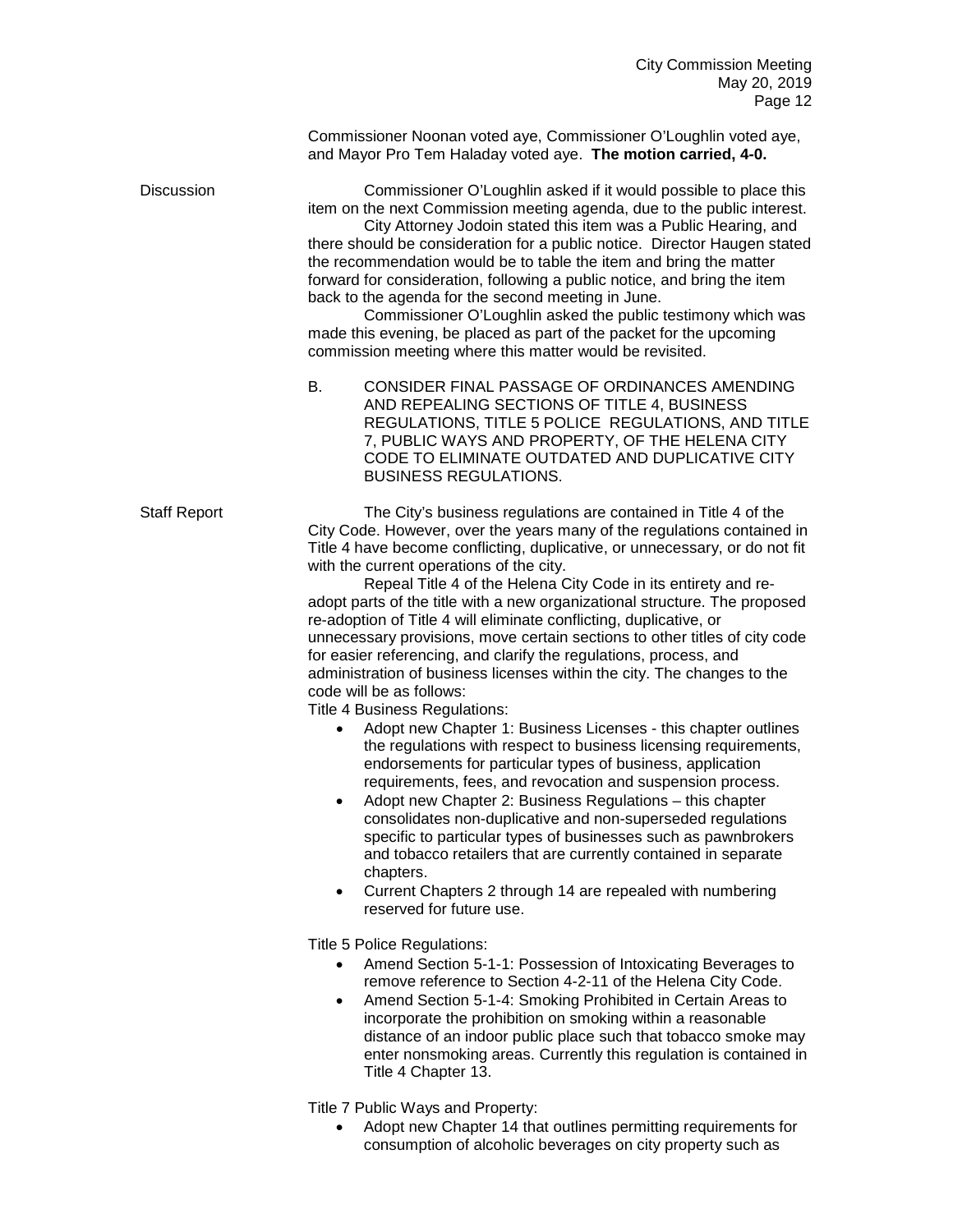streets or city parks. Currently these regulations are contained in Title 4 of the Helena City Code.

The following staff amendments (indicated by double strikethroughs and double underlines) are proposed to be included as part of the final passage of the proposed ordinances.

Chapter 1, Title 4

- Include a cross reference to definitions contained in Title 11 and eliminate definitions for terms defined in Title 11.Public Testimony.
- Include a requirement that each location of a commercial enterprise requires a separate application and license.
- Include casinos as a commercial enterprise that requires an additional endorsement.
- Include language to allow a legal representative to sign the license application.
- Eliminate the requirement to submit other required licensure as part of the city business license application.
- Explicitly state that no business license will be issued or renewed if either the owner, officer, or the commercial enterprise owes any arrears to the city.

Chapter 2, Title 4

• Violations of Section 4-2-2 are made into civil penalties rather than criminal misdemeanors.

The proposed re-adoption of Title 4 will eliminate conflicting, duplicative, or unnecessary provisions, move certain sections to other titles of city code for easier referencing, and clarify the regulations, process, and administration of business licenses within the city.

City Attorney Jodoin recommended the following motions:

Move to amend the ordinance, as attached, establishing Business License Regulation by repealing the current Chapter 1 of Title 4 and adopting a new Chapter 1, Business Licenses, of Title 4, Business Regulations, of the Helena City Code.

Move to amend the ordinance, as attached, recodifying reasonable distance smoking regulations from Title 4, Business Regulations, into Title 5, Police Regulations, of the Helena City Code.

Move to amend the ordinance, as attached, eliminating outdated and duplicative business regulations by repealing Chapters 2 through 14 of Title 4, and adopting a new Chapter 2, Business Regulations, of Title 4 of the Helena City Code.

Move to approve final passage of an ordinance recodifying reasonable distance smoking regulations from Title 4, Business Regulations, into Title 5, Police Regulations, of the Helena City Code.

Move to approve final passage of an ordinance recodifying regulations addressing consumption of alcoholic beverages on city property from Title 4, Business Regulations, by adopting a new Chapter 14, Consumption of Alcoholic Beverages on City Property, of Title 7,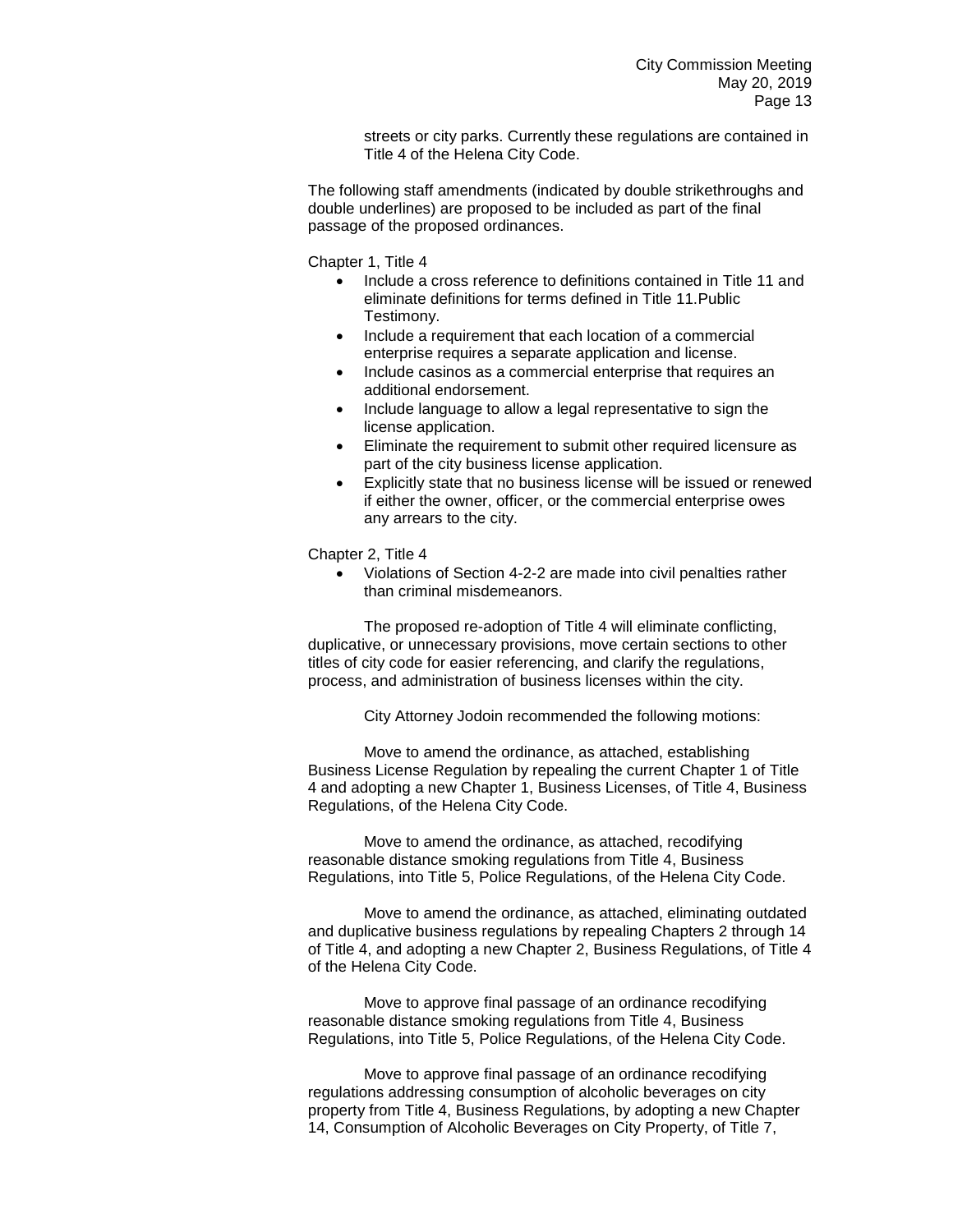Public Ways and Property, of the Helena City Code, and amending Section 5-1-1, of the Helena City Code.

Move to approve final passage of an ordinance eliminating outdated and duplicative business regulations by repealing Chapters 2 through 14 of Title 4, and adopting a new Chapter 2, Business Regulations, of Title 4 of the Helena City Code.

Public Testimony Mayor Pro Tem Haladay declared the public portion of the hearing open and called for any public testimony. There being no public testimony, Mayor Pro Tem Haladay closed the public portion of the hearing.

## **Motion**

**Commissioner Wicks moved to amend Ordinance 3250, as follows:**

- **Include a cross reference to definitions contained in Title 11 and eliminate definitions for terms defined in Title 11.**
- **Include a requirement that each location of a commercial enterprise requires a separate application and license.**
- **Include casinos as a commercial enterprise that requires an additional endorsement.**
- **Include language to allow a legal representative to sign the license application.**
- **Eliminate the requirement to submit other required licensure as part of the city business license application.**
- **Explicitly state that no business license will be issued or renewed if either the owner, officer, or the commercial enterprise owes any arrears to the city.**

**And, establishing Business License Regulations by repealing the current Chapter 1 of Title 4 and adopting a new Chapter 1, Business Licenses, of Title 4, Business Regulations, of the Helena City Code.** Commissioner O'Loughlin seconded the motion. City Clerk Havens called a roll call vote, as follows: Commissioner Wicks voted aye, Commissioner Noonan voted aye, Commissioner O'Loughlin voted aye, and Mayor Pro Tem Haladay voted aye. **The motion carried, 4-0.**

**Commissioner O'Loughlin moved to approve final passage of Ordinance 3250, as amended, establishing Business License Regulations by repealing the current Chapter 1 of Title 4 and adopting a new Chapter 1, Business Licenses, of Title 4, Business Regulations, of the Helena City Code.** Commissioner Noonan seconded the motion. City Clerk Havens called a roll call vote, as follows: Commissioner Wicks voted aye, Commissioner Noonan voted aye, Commissioner O'Loughlin voted aye, and Mayor Pro Tem Haladay voted aye. **The motion carried, 4-0. Ordinance 3250**

**Commissioner Noonan moved to amend Ordinance 3251, in Section 5-1-1: Possession of Intoxicating Beverages to remove reference to Section 4-2-11 of the Helena City Code, and recodifying reasonable distance smoking regulations from Title 4, Business Regulations, into Title 5, Police Regulations, of the Helena City Code.** Commissioner O'Loughlin seconded the motion. City Clerk Havens called a roll call vote, as follows: Commissioner Wicks voted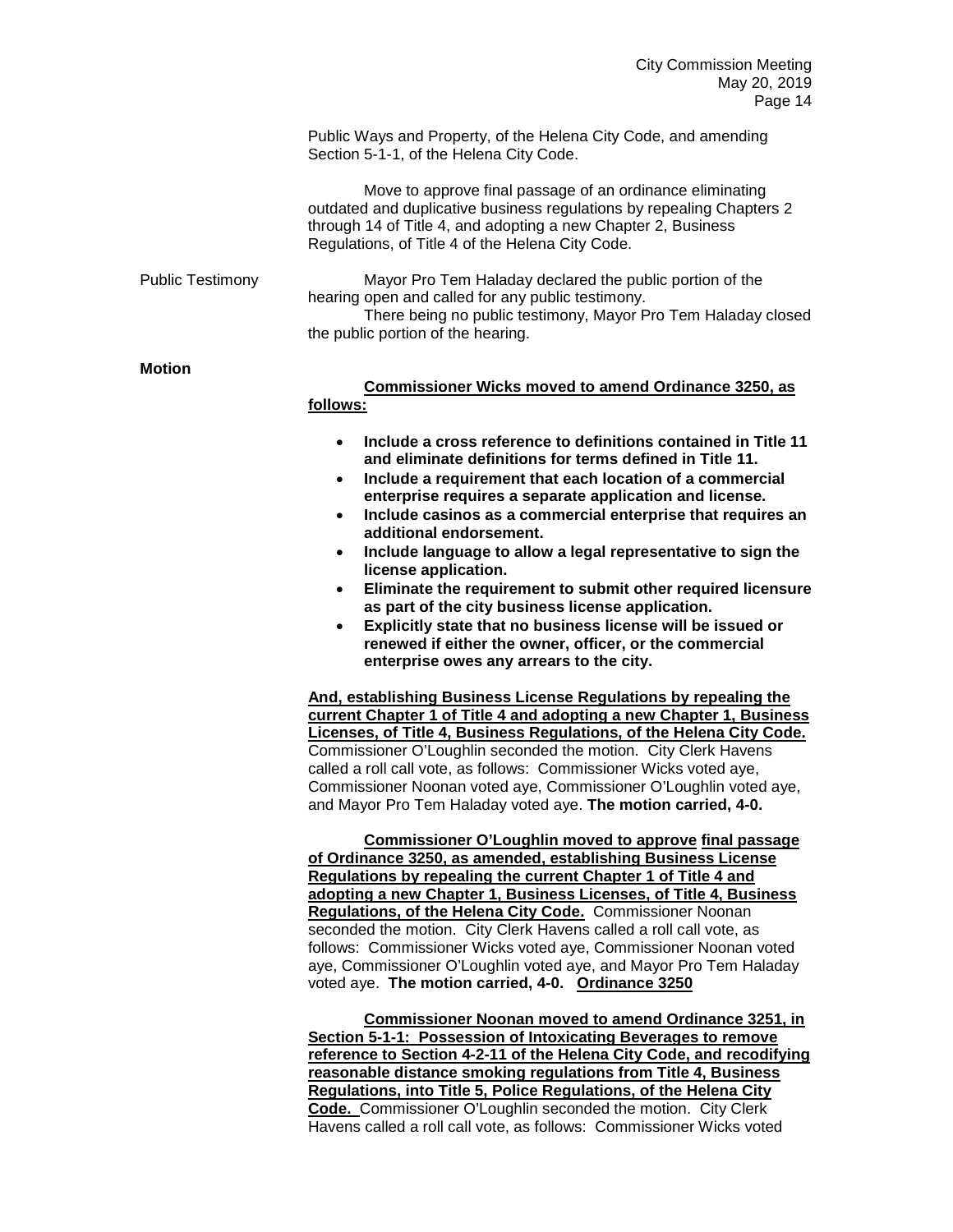aye, Commissioner Noonan voted aye, Commissioner O'Loughlin voted aye, and Mayor Pro Tem Haladay voted aye. **The motion carried, 4-0.** 

**Commissioner O'Loughlin moved to approve final passage of Ordinance 3251, as amended, recodifying reasonable distance smoking regulations from Title 4, Business Regulations, into Title 5, Police Regulations, of the Helena City Code.** Commissioner Wicks seconded the motion. City Clerk Havens called a roll call vote, as follows: Commissioner Wicks voted aye, Commissioner Noonan voted aye, Commissioner O'Loughlin voted aye, and Mayor Pro Tem Haladay voted aye. **The motion carried, 4-0. Ordinance 3251**

**Commissioner Noonan moved to approve final passage of Ordinance 3252, recodifying regulations addressing consumption of alcoholic beverages on city property from Title 4, Business Regulations, by adopting a new Chapter 14, Consumption of Alcoholic Beverages on City Property, of Title 7, Public Ways and Property, of the Helena City Code, and amending Section 5-1-1, of the Helena City Code.** Commissioner O'Loughlin seconded the motion. City Clerk Havens called a roll call vote, as follows: Commissioner Wicks voted aye, Commissioner Noonan voted aye, Commissioner O'Loughlin voted aye, and Mayor Pro Tem Haladay voted aye. **The motion carried, 4-0. Ordinance 3252**

**Commissioner O'Loughlin moved to amend Ordinance 3253, stating violations of Section 4-2-2 are made into civil penalties rather than criminal misdemeanors, and eliminating outdated and duplicative business regulations by repealing Chapters 2 through 14 of Title 4, and adopting a new Chapter 2, Business Regulations, of Title 4 of the Helena City Code.** Commissioner Wicks seconded the motion. City Clerk Havens called a roll call vote, as follows: Commissioner Wicks voted aye, Commissioner Noonan voted aye, Commissioner O'Loughlin voted aye, and Mayor Pro Tem Haladay voted aye. **The motion carried, 4-0.** 

**Commissioner O'Loughlin moved to approve final passage of Ordinance 3253, as amended, eliminating outdated and duplicative business regulations by repealing Chapters 2 through 14 of Title 4, and adopting a new Chapter 2, Business Regulations, of Title 4 of the Helena City Code.** Commissioner Wicks seconded the motion.

| <b>Discussion</b> | The Commission thanked the City Attorney's office and staff for |
|-------------------|-----------------------------------------------------------------|
|                   | their efforts in reorganizing the City Code.                    |

**Vote** City Clerk Havens called a roll call vote, as follows: Commissioner Wicks voted aye, Commissioner Noonan voted aye, Commissioner O'Loughlin voted aye, and Mayor Pro Tem Haladay voted aye. **The motion carried, 4-0. Ordinance 3253**

**Public** PUBLIC COMMUNICATIONS *Communications* None Received.